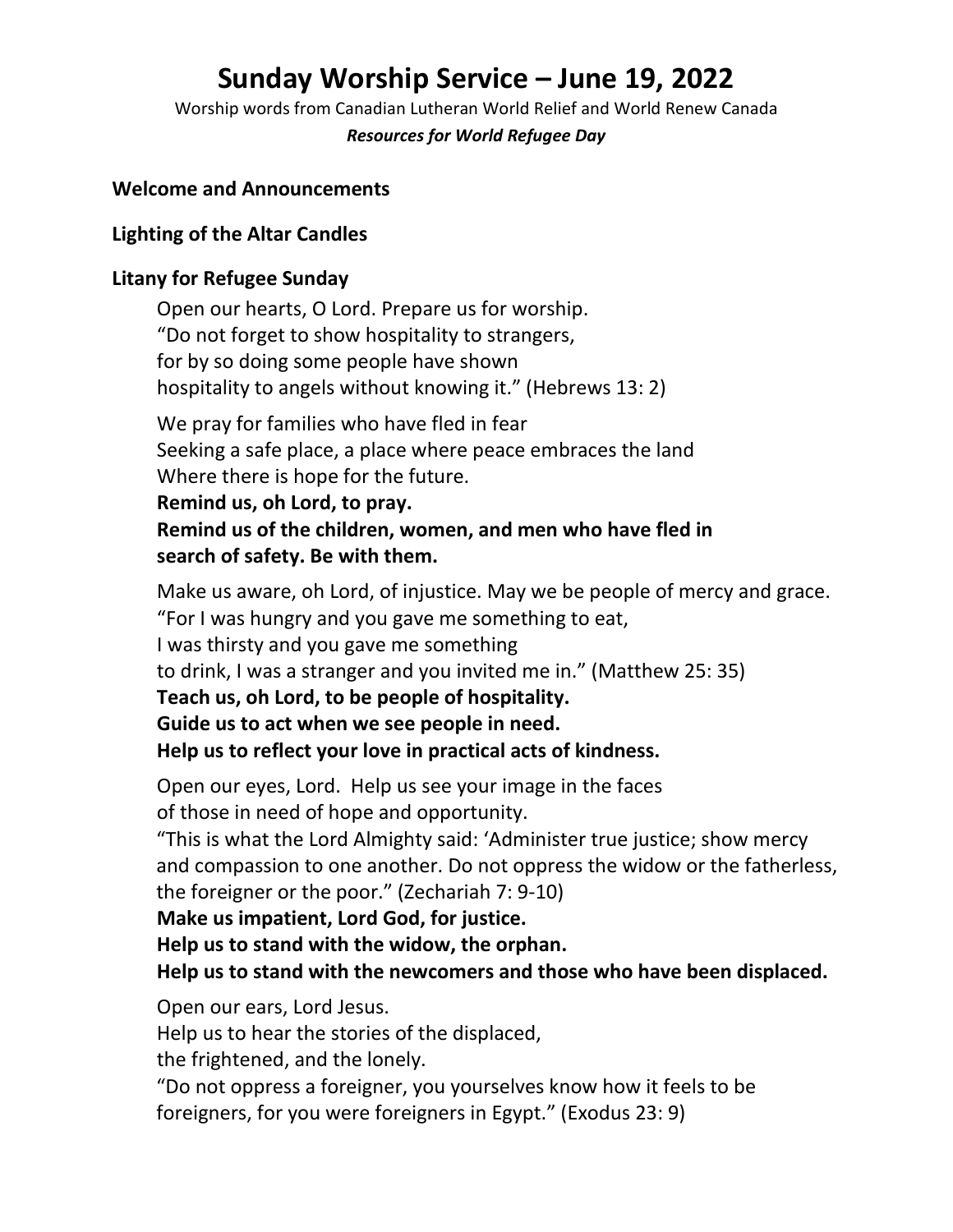# **Give us wisdom, oh Lord, to understand the struggles and challenges of new Canadians. Help us to welcome them in our homes and into our communities.**

"Lead us to find rest and comfort in you, O Lord, and in you alone. For those who hope upon the Lord will renew their strength. They will soar on wings like eagles; they will run and not grow weary; they will walk and not be faint." (Isaiah 40: 31)



**Gathering Hymn** *"God Welcomes All"* **#978** (All Creation Sings)

# **Confession and Forgiveness**

In the name of the Father, and of the Son, and of the Holy Spirit.

# **Amen.**

Gracious and merciful God,

you sent your Son Jesus into this world to teach us your way of justice and peace, to show us how to live with compassionate love.

Hear us as we confess our sins, the things we have done

and the things we have left undone in our thinking, speaking and acting. Let us hear your word of forgiveness yet again

that we might be changed day by day into the image of love incarnate, your Son, Jesus Christ our Lord.

### **Amen.**

*Silence for personal reflection.*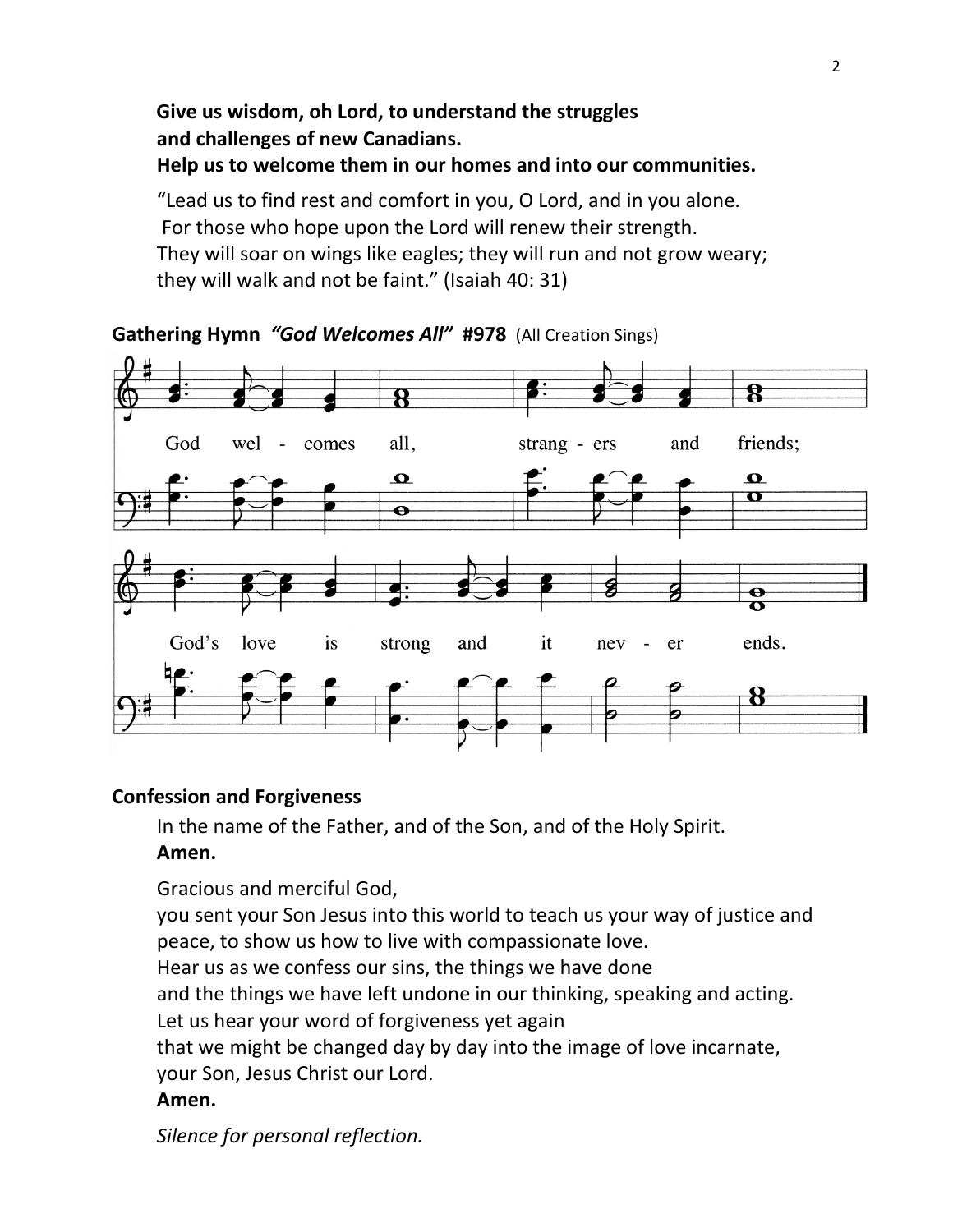**Listen to our words and our innermost thoughts:**

**We confess that we haven't listened well to Jesus' commands to love you and to love our neighbour as ourselves.**

**We confess the times we have listened to Jesus' words but failed to respond to his command to love.**

**We confess our lack of understanding that you indeed know no partiality. We confess our fear of change.**

**We confess our failure to build bridges and work together to challenge racism, discrimination and prejudice and to stand up for our neighbours. We confess our ignorance for which there is no excuse. Forgive us, merciful God.**

**Open our hearts to the challenge of your Son's command to love.**

**Open our eyes to see the plight of refugees.**

**Open our ears to hear their cries for help.**

**Open our mouths to speak for those whose voices are not being heard. Open our hands to make a difference in their lives.**

**Forgive us, gracious and merciful God so that we may love and serve you and our neighbours as you have taught us to do through your Son, Jesus Christ our Lord.**

Know this: God does not deal with us according to our sins nor seek retaliation for them. Be at peace. In steadfast love, God forgives you all your sins through Jesus Christ our Lord. Amen.

### **Hymn of Praise** *"What a Friend We Have in Jesus"* **#742**

- 1. **What a friend we have in Jesus, all our sins and griefs to bear! What a privilege to carry ev'rything to God in prayer! Oh, what peace we often forfeit; oh, what needless pain we bear – all because we do not carry ev'rything to God in prayer!**
- 2. **Have we trials and temptations? Is there trouble anywhere? We should never be discouraged – take it to the Lord in prayer. Can we find a friend so faithful who will all our sorrows share? Jesus knows our ev'ry weakness – take it to the Lord in prayer.**
- 3. **Are we weak and heavy laden, cumbered with a load of care? Precious Savior, still our refuge – take it to the Lord in prayer. Do your friends despise, forsake you? Take it to the Lord in prayer. In his arms he'll take and shield you; you will find a solace there.**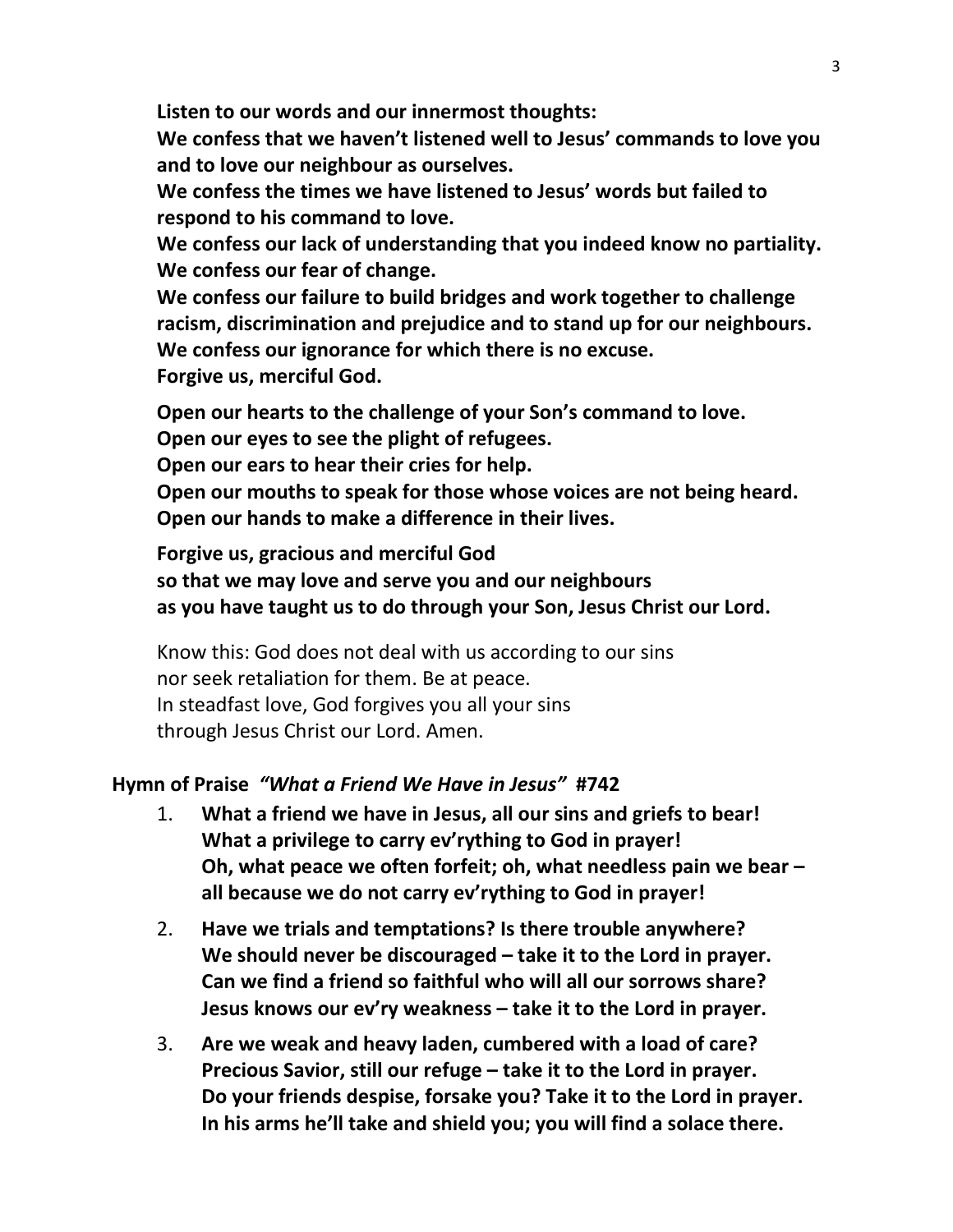#### **Prayer of the Day**

The Lord be with you. **And also with you.**

#### Let us pray:

**God our creator, you call your people to love as you love without partiality, showing hospitality to the stranger, doing justice, speaking for those whose voices are not being heard and defending the rights of the poor and needy.**

**We give thanks for the work of Canadian Lutheran World Relief on our behalf. Help us to show your love in all that we do and say. May we see the face of your Son in the faces of all whom we are called to love and serve through whom we pray, Jesus Christ our Saviour and Lord. Amen.**

#### **Psalm 22:18-30** [1](#page-3-0)



But you, Holy One, do not be far away. **O my Helper, hasten! Rescue me!** Save my life from the sword; save your beloved from the power of the dog. **Deliver me from the lion's mouth, from the horns of the wild ox.**

You have answered me! **I will proclaim your name among my brothers and sisters.** I will praise you among the congregation. **You who revere the Holy One, praise the Holy One!** You descendants of Jacob, honor your God! **All Israel, stand in awe of the Holy One!** For the Holy One does not scorn the downtrodden, nor shrink in loathing from their plight. **God does not hide from them, but answers when they call for help.** *(Refrain)*

<span id="page-3-0"></span><sup>1</sup> from Songs for the *Holy One: Psalms & Refrains for Worship*. Copyright © 2004 Thomas Barnett and Donald Patriquin. Usage covered under Christ Lutheran Church's LicenSing licence.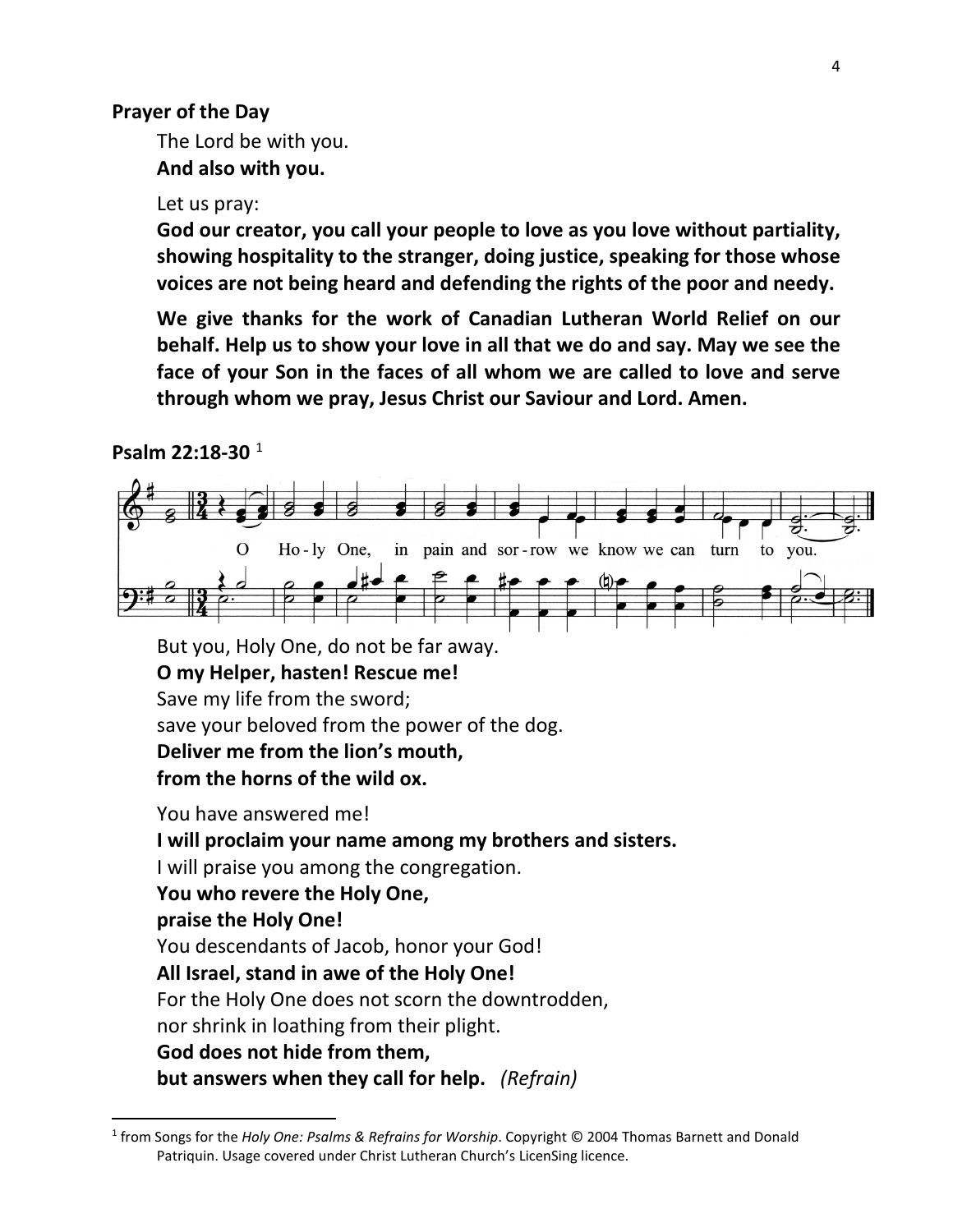From you comes my praise in the great congregation; **my vows I will fulfill before those who revere the Holy One.** The poor will eat and be satisfied. Those who seek our God will offer their praises. **May their hearts live forever!**

All the ends of the earth shall remember, and return to the Holy One. **All families of the nations shall bow down before God.** Surely sovereignty belongs to the Holy One, who rules among the nations. **All at death's door shall bow down to God alone.** All going down to the dust shall kneel to the Divine Majesty. **I shall live for the Holy One.**

Posterity will worship the Holy One; **generations to come shall be told of the Holy One.** They will come and proclaim divine justice. **To people yet unborn they will proclaim what God has done.** *(Refrain)*

#### **Scripture Reading: Galatians 3:23-29**

Before faith came, we were guarded under the Law, locked up until faith that was coming would be revealed, so that the Law became our custodian until Christ so that we might be made righteous by faith.

But now that faith has come, we are no longer under a custodian.

You are all God's children through faith in Christ Jesus. All of you who were baptized into Christ have clothed yourselves with Christ. There is neither Jew nor Greek; there is neither slave nor free; nor is there male and female, for you are all one in Christ Jesus. Now if you belong to Christ, then indeed you are Abraham's descendants, heirs according to the promise.

Here ends the reading. **Inspire our understanding, Spirit of God.**

#### **Gospel Acclamation** *"Voice of Creation"*

**Voice of creation, open our ears to hear your word. Source of salvation, open our hearts to hold your love. Soul's inspiration, open our minds to know your grace. Three in relation, transform our lives with your embrace.** *(repeat)*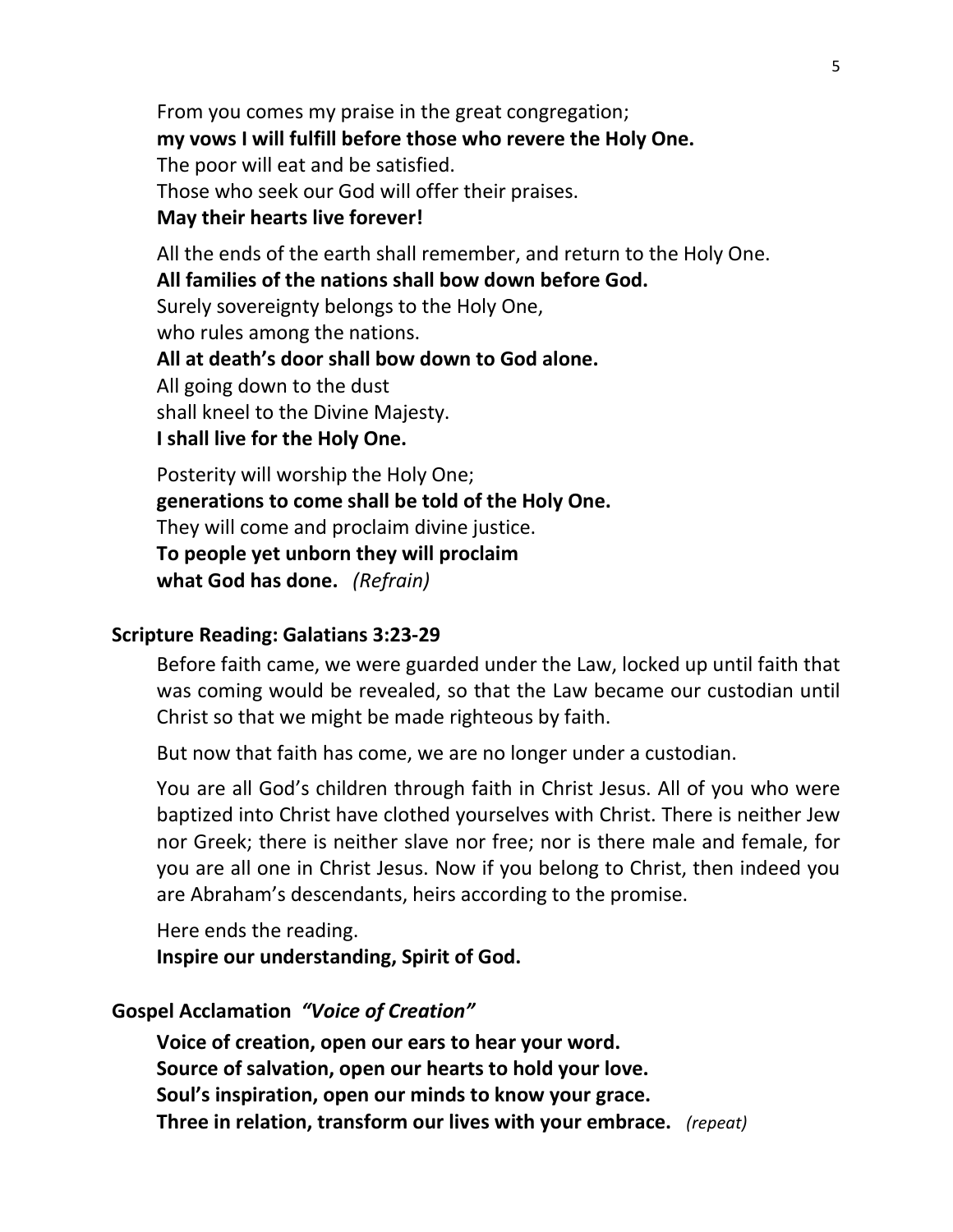#### **Gospel Reading: Luke 8:26-39**

The holy gospel according to Luke, the  $8<sup>th</sup>$  chapter. **Glory to you, O Lord.**

Jesus and his disciples sailed to the Gerasenes' land, which is across the lake from Galilee. As soon as Jesus got out of the boat, a certain man met him. The man was from the city and was possessed by demons. For a long time, he had lived among the tombs, naked and homeless. When he saw Jesus, he shrieked and fell down before him. Then he shouted, "What have you to do with me, Jesus, Son of the Most High God? I beg you, don't torture me!" He said this because Jesus had already commanded the unclean spirit to come out of the man. Many times it had taken possession of him, so he would be bound with leg irons and chains and placed under guard. But he would break his restraints, and the demon would force him into the wilderness.

Jesus asked him, "What is your name?"

"Legion," he replied, because many demons had entered him. They pleaded with him not to order them to go back into the abyss. A large herd of pigs was feeding on the hillside. The demons begged Jesus to let them go into the pigs. Jesus gave them permission, and the demons left the man and entered the pigs. The herd rushed down the cliff into the lake and drowned.

When those who tended the pigs saw what happened, they ran away and told the story in the city and in the countryside. People came to see what had happened. They came to Jesus and found the man from whom the demons had gone. He was sitting at Jesus' feet, fully dressed and completely sane. They were filled with awe. Those people who had actually seen what had happened told them how the demon-possessed man had been delivered.

Then everyone gathered from the region of the Gerasenes asked Jesus to leave their area because they were overcome with fear. So he got into the boat and returned across the lake. The man from whom the demons had gone begged to come along with Jesus as one of his disciples. Jesus sent him away, saying, "Return home and tell the story of what God has done for you." So he went throughout the city proclaiming what Jesus had done for him.

The gospel of our Lord. **Praise to you, O Christ.**

**Sermon: Connected Through Christ**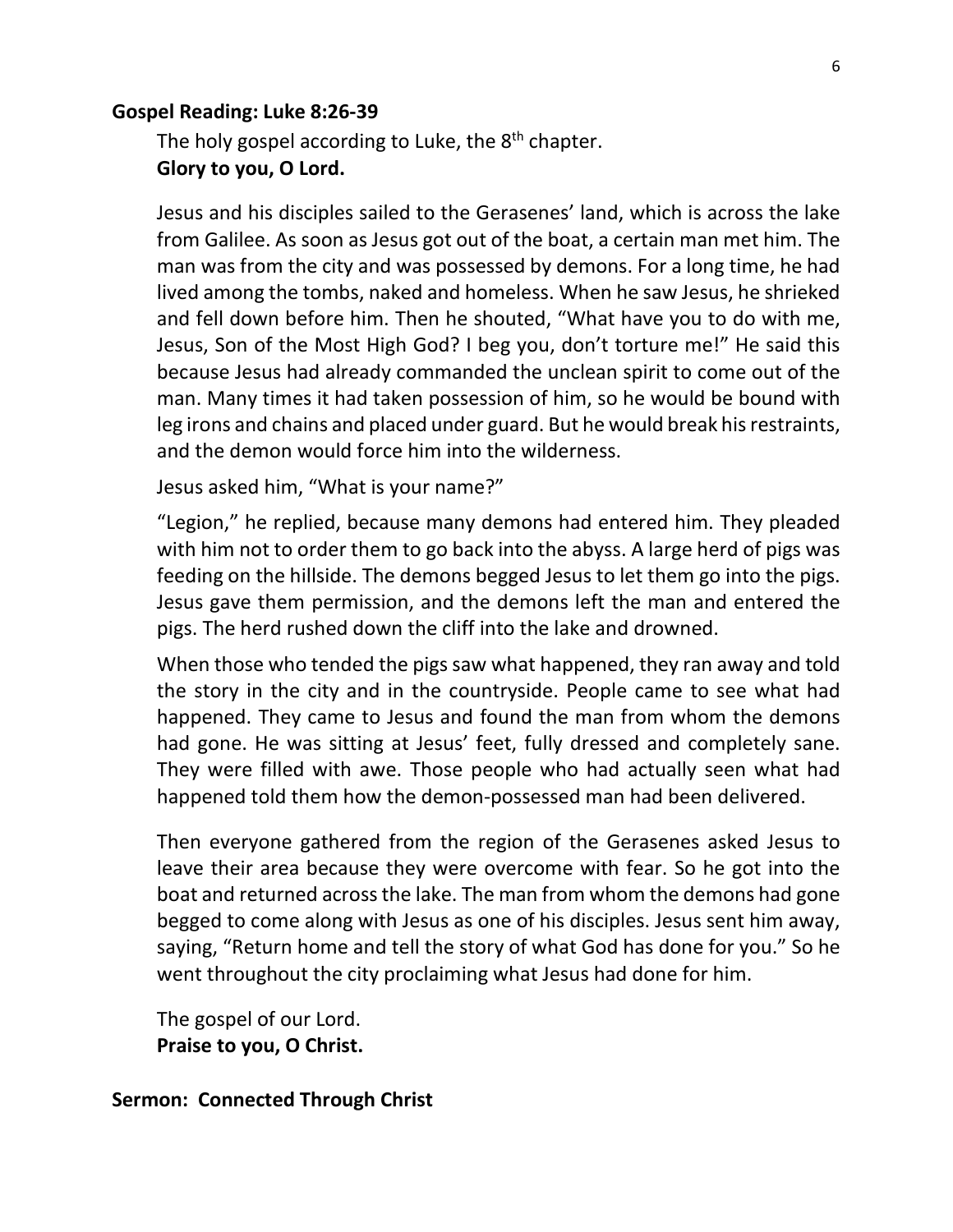### **Hymn of the Day** *"In Christ These Is No East or West"* **#650**

- 1. **In Christ there is no east or west, in him no south or north, but one community of love throughout the whole wide earth.**
- 2. **In Christ shall true hearts everywhere their high communion find; his service is the golden cord close binding humankind.**
- 3. **Join hands, disciples of the faith, whate'er your race may be. All children of the living God are surely kin to me.**
- 4. **In Christ now meet both east and west, in him meet south and north; all Christly souls are one in him throughout the whole wide earth.**

### **Prayers of Intercession**

Let us pray for the world; all refugees seeking safety and peace; the work of Canadian Lutheran World Relief, resettlement teams and sponsoring communities; and our own needs. Each petition will end with "God who executes justice and loves the stranger" and the response **"Hear the prayers of your people."**

### *The petitions are shared.*

All these petitions we bring before you, asking that we may be faithful people who do justice, love kindness and walk humbly with you, through Jesus Christ our Saviour and Lord. Amen.

We pray as Jesus taught us:

### *The Lord's Prayer (sung)*

**Our Father in heaven, hallowed be your name, your kingdom come, your will be done, on earth as in heaven.**

**Give us today our daily bread.**

**Forgive us our sins as we forgive those who sin against us.**

**Save us from the time of trial and deliver us from evil.**

**For the kingdom, the power,**

 **and the glory are yours, now and forever. Amen.**

# **Offertory Prayer** [2](#page-6-0)

Generous God, you are always with us, always caring for us, always drawing us together. We are so grateful for your loving presence. We bring our gifts before you today, that this offering may reach out in love to your people everywhere. Amen.

<span id="page-6-0"></span><sup>2</sup> from *Abingdon Worship Annual 2022*. © 2021 Abingdon Press, Nashville, TN. Used with permission.